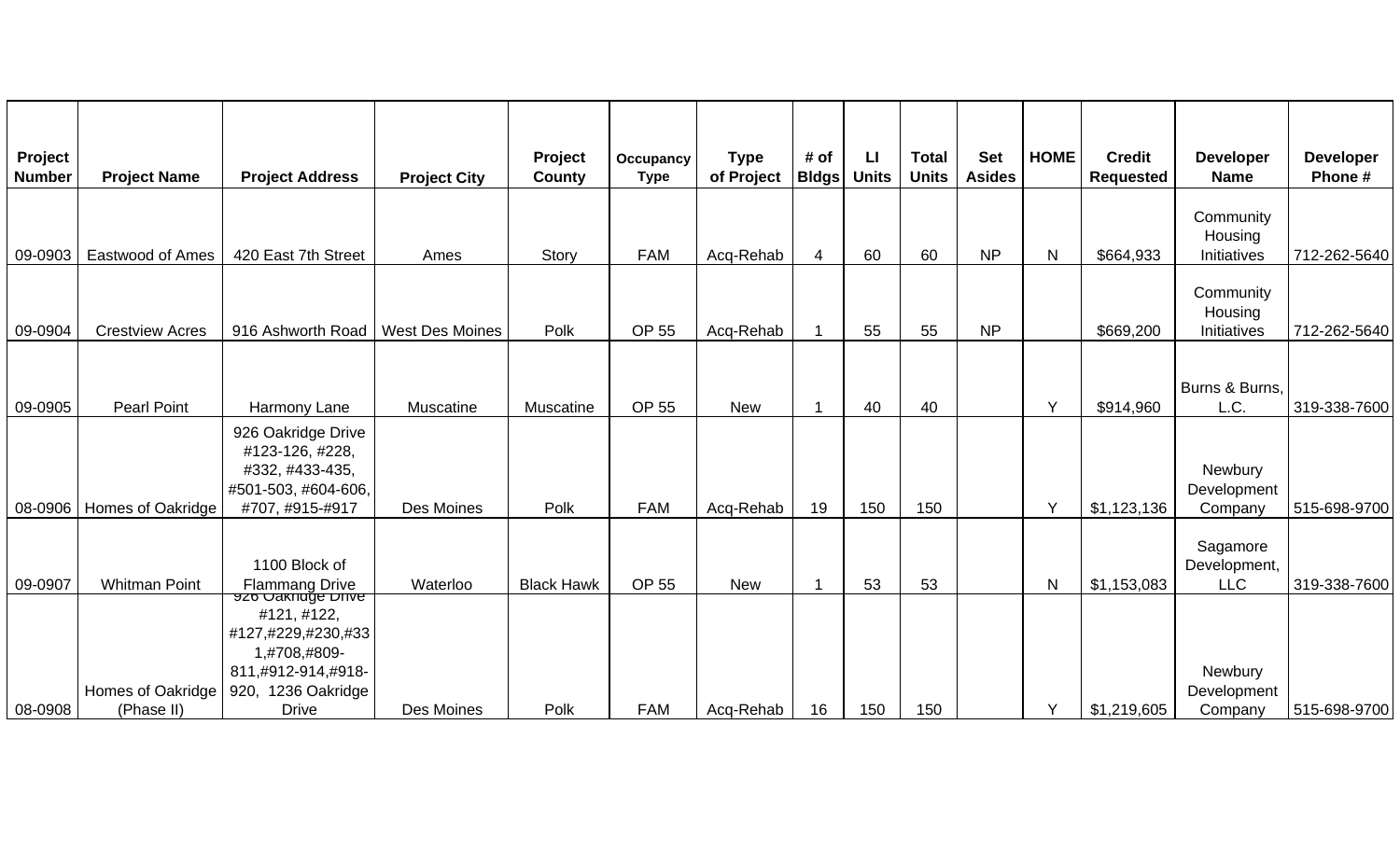| 08-0909 | <b>Chapel Ridge West</b><br>II Apartments | 210 South 41st<br>Street, Bldg 1000,<br>2000, 3000, 7000 | <b>West Des Moines</b> | Polk              | <b>FAM</b> | <b>New</b> | 4  | 95 | 96 |           | N | \$1,135,538 | Conlin<br>Development     | Groups, LLC   515-246-8016 |
|---------|-------------------------------------------|----------------------------------------------------------|------------------------|-------------------|------------|------------|----|----|----|-----------|---|-------------|---------------------------|----------------------------|
|         |                                           |                                                          |                        |                   |            |            |    |    |    |           |   |             |                           |                            |
|         | Willow Bend I                             | 6616, 6700 and 6800                                      |                        |                   |            |            |    |    |    |           |   |             | Conlin<br>Development     |                            |
| 08-0910 | Apartments                                | SW 9th Street                                            | Des Moines             | Polk              | <b>FAM</b> | Acq-Rehab  | 3  | 58 | 58 |           | N | \$392,097   | Groups, LLC               | 515-246-8016               |
|         |                                           |                                                          |                        |                   |            |            |    |    |    |           |   |             | Vera French               |                            |
|         |                                           |                                                          |                        |                   |            |            |    |    |    |           |   |             | Housing                   |                            |
| 09-0911 | Vera French Court                         | 3465 Holiday Court                                       | Bettendorf             | Scott             | <b>FAM</b> | <b>New</b> |    | 13 | 13 | <b>NP</b> | Y | \$236,059   | Corporation               | 563-445-7977               |
|         |                                           |                                                          |                        |                   |            |            |    |    |    |           |   |             |                           |                            |
|         |                                           | Mt. Prospect Part IX,                                    |                        |                   |            |            |    |    |    |           |   |             |                           |                            |
|         |                                           | lot 307 Mt Prospect                                      |                        |                   |            |            |    |    |    |           |   |             |                           |                            |
|         |                                           | Addition VIII, 351-353                                   |                        |                   |            |            |    |    |    |           |   |             |                           |                            |
|         |                                           | Westbury Court, 341-                                     |                        |                   |            |            |    |    |    |           |   |             |                           |                            |
|         |                                           | 343 Westbury Court,<br>1062 and 1076                     |                        |                   |            |            |    |    |    |           |   |             | The Housing               |                            |
|         | 08-0912   Aniston Village, L.P.           | <b>Chamberlain Drive</b>                                 | Iowa City              | Johnson           | <b>FAM</b> | <b>New</b> | 22 | 22 | 22 | <b>NP</b> | Y | \$597,006   | Fellowship                | 319-358-9212               |
|         |                                           |                                                          |                        |                   |            |            |    |    |    |           |   |             |                           |                            |
|         |                                           |                                                          |                        |                   |            |            |    |    |    |           |   |             | <b>Cardinal Capital</b>   |                            |
|         |                                           | 1119 Kent Circle                                         | Waterloo               | <b>Black Hawk</b> | OP 62      |            |    | 57 | 57 |           | Y |             | Management,<br>INC.       | 608-663-6390               |
| 08-0913 | <b>Liberty Manor</b><br>East Waterloo     | <b>SE corner of Newell</b>                               |                        |                   |            | Acq-Rehab  |    |    |    |           |   | \$270,511   | Commonbond                |                            |
| 09-0914 | <b>Family Housing</b>                     | and Mobile Streets                                       | Waterloo               | <b>Black Hawk</b> | <b>FAM</b> | <b>New</b> | 8  | 40 | 40 | <b>NP</b> | Y | \$964,940   | Communities               | 651-290-6245               |
|         |                                           | North West Corner                                        |                        |                   |            |            |    |    |    |           |   |             |                           |                            |
|         |                                           | Franklin Ave. and                                        |                        |                   |            |            |    |    |    |           |   |             | <b>Cardinal Capital</b>   |                            |
| 09-0915 | <b>Bluff View</b>                         | <b>Bennett Avenue</b>                                    | <b>Council Bluffs</b>  | Pottawattamie     | OP 55      | <b>New</b> |    | 36 | 36 |           | Y | \$901,580   | Management   414-727-9902 |                            |
|         |                                           |                                                          |                        |                   |            |            |    |    |    |           |   |             | J.J.                      |                            |
|         |                                           |                                                          |                        |                   |            |            |    |    |    |           |   |             | Development,              |                            |
|         | 09-0916   Murray Apartments               | 821 Jackson Street                                       | <b>Sioux City</b>      | Woodbury          | <b>FAM</b> | Acq-Rehab  |    | 18 | 18 |           | Y | \$164,592   | <b>LLC</b>                | 712-252-5859               |
|         | <b>Cedar View</b>                         |                                                          |                        |                   |            |            |    |    |    |           |   |             | MetroPlains,              |                            |
| 08-0917 | Apartments                                | 1100 O Avenue NW                                         | <b>Cedar Rapids</b>    | Linn              | OP 55      | <b>New</b> |    | 45 | 45 |           | Υ | \$725,465   | <b>LLC</b>                | 651-523-1252               |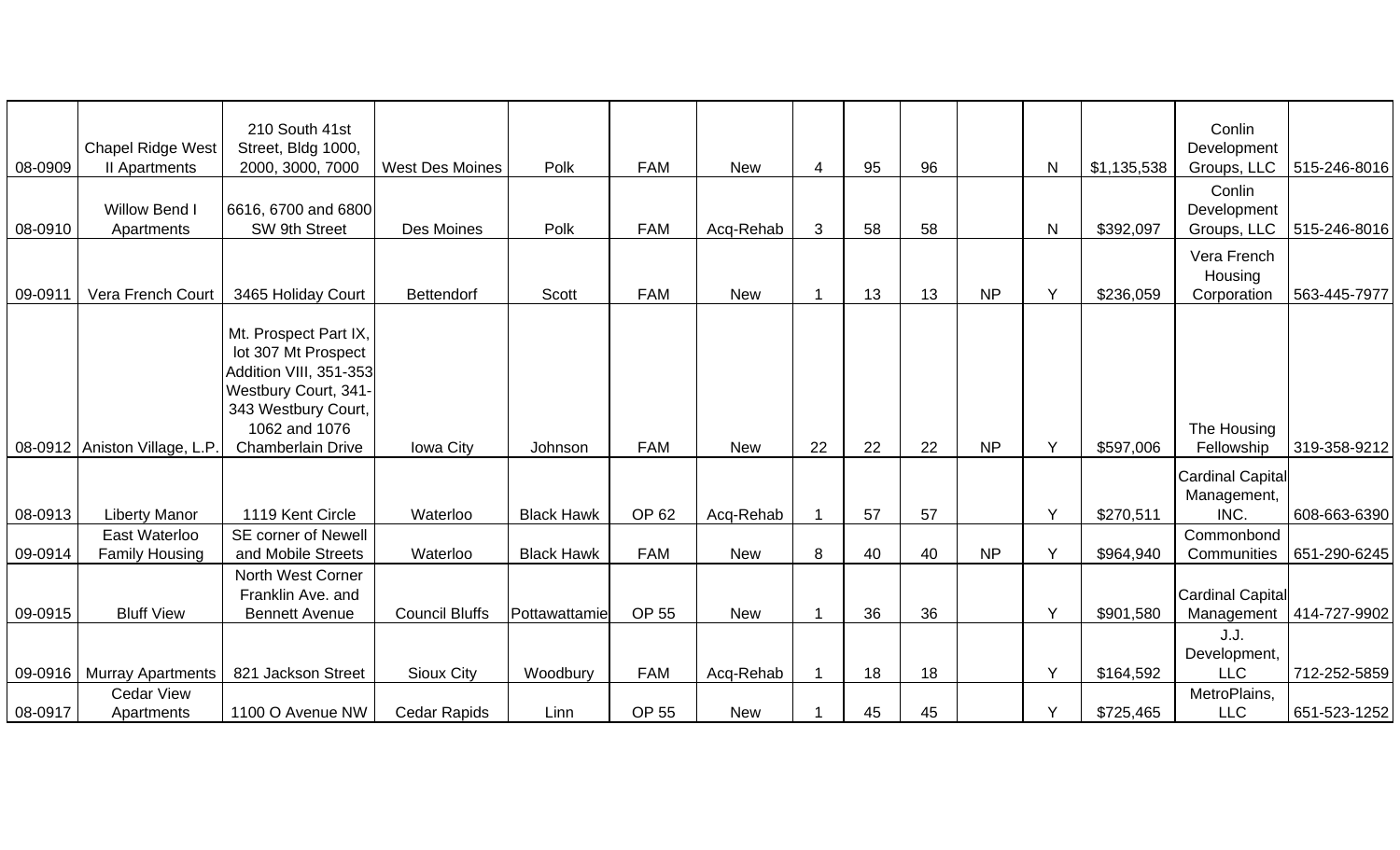|         |                            | 203 West                                           |                       |               |            |               |   |    |     |           |              |             | MetroPlains,                                |              |
|---------|----------------------------|----------------------------------------------------|-----------------------|---------------|------------|---------------|---|----|-----|-----------|--------------|-------------|---------------------------------------------|--------------|
| 08-0918 | The Iowana                 | <b>Montgomery Street</b>                           | Creston               | Union         | OP 62      | p-Reuse/His-I |   | 24 | 24  |           |              | \$440,289   | <b>LLC</b>                                  | 651-523-1240 |
|         |                            |                                                    |                       |               |            |               |   |    |     |           |              |             |                                             |              |
|         |                            |                                                    |                       |               |            |               |   |    |     |           |              |             |                                             |              |
|         |                            |                                                    |                       |               |            |               |   |    |     |           |              |             | MetroPlains,                                |              |
| 09-0919 | <b>Crane Artists Lofts</b> | 1440 Walnut                                        | Des Moines            | Polk          | <b>FAM</b> | Adp-Reuse     |   | 34 | 34  |           |              | \$634,319   | <b>LLC</b>                                  | 651-523-1252 |
|         | 23RD Avenue                |                                                    |                       |               |            |               |   |    |     |           |              |             |                                             |              |
|         | <b>Affordable Housing</b>  | 23rd Ave @ 19th                                    |                       |               |            |               |   |    |     |           |              |             | Municipal                                   |              |
| 09-0920 | <b>LLLP</b>                | <b>Street</b>                                      | <b>Council Bluffs</b> | Pottawattamie | <b>FAM</b> | <b>New</b>    | 5 | 38 | 38  | <b>NP</b> | Y            | \$829,325   | Homes Inc.                                  | 712-322-1491 |
|         |                            |                                                    |                       |               |            |               |   |    |     |           |              |             | Sherman                                     |              |
| 08-0921 | The Roosevelt              | 200 1st Avenue NE                                  | Cedar Rapids          | Linn          | <b>FAM</b> | Acq-Rehab     |   | 97 | 97  |           | $\mathsf{N}$ | \$576,638   | Associates, INC 515-491-5103                |              |
|         |                            | 255 Vine Street                                    |                       |               |            |               |   |    |     |           |              |             |                                             |              |
|         |                            | (currently known as                                |                       |               |            |               |   |    |     |           |              |             |                                             |              |
|         |                            | 100 2nd, 101 3rd and                               |                       |               |            |               |   |    |     |           |              |             | Sherman                                     |              |
| 08-0922 | Metro Lofts                | an adjacent parcel)                                | Des Moines            | Polk          | <b>FAM</b> | <b>New</b>    |   | 62 | 111 |           | $\mathsf{N}$ |             | \$1,226,547   Associates, Inc. 515-491-5103 |              |
|         |                            |                                                    |                       |               |            |               |   |    |     |           |              |             | Sherman                                     |              |
| 08-0923 | <b>Rumely Lofts</b>        | 104 SW 4th Street                                  | Des Moines            | Polk          | <b>FAM</b> | p-Reuse/His-I |   | 66 | 66  |           | $\mathsf{N}$ |             | \$1,333,300 Associates, Inc. 612-332-3000   |              |
|         | Oak Point                  |                                                    |                       |               |            |               |   |    |     |           |              |             | South Holland                               |              |
| 09-0924 | Apartments                 | 2501 24th Street                                   | Des Moines            | Polk          | <b>FAM</b> | <b>New</b>    |   | 36 | 36  |           |              | \$726,992   | Properties, LLC 347-424-5431                |              |
|         |                            | 1039 19th St., 1045                                |                       |               |            |               |   |    |     |           |              |             |                                             |              |
|         |                            | 19th St., 1047 19th                                |                       |               |            |               |   |    |     |           |              |             |                                             |              |
|         |                            | St., 1049 19th St.,                                |                       |               |            |               |   |    |     |           |              |             |                                             |              |
|         |                            | 1051 19th St., 1032                                |                       |               |            |               |   |    |     |           |              |             | Hatch                                       |              |
|         | <b>MLK Brickstone</b>      | 18th St., 1036 18th                                |                       |               |            |               |   |    |     |           |              |             | Development                                 |              |
| 09-0925 | Development, LP            | <mark>St.</mark><br><del>שטר טנו שני האט דטפ</del> | Des Moines            | Polk          | <b>FAM</b> | <b>New</b>    |   | 18 | 18  |           | $\mathsf{N}$ | \$1,127,040 | Group                                       | 515-243-4675 |
|         |                            |                                                    |                       |               |            |               |   |    |     |           |              |             |                                             |              |
|         |                            | 9th Ave SE, 911 6th<br>St SE, 927 6th St           |                       |               |            |               |   |    |     |           |              |             |                                             |              |
|         |                            | SE, 523 9th Ave SE,                                |                       |               |            |               |   |    |     |           |              |             |                                             |              |
|         |                            |                                                    |                       |               |            |               |   |    |     |           |              |             |                                             |              |
|         |                            |                                                    |                       |               |            |               |   |    |     |           |              |             |                                             |              |
| 09-0926 | <b>Brickstones LP</b>      | SE, 1123 7th St SE                                 | Cedar Rapids          | Linn          | Fam        | <b>New</b>    | 2 | 96 | 96  |           | $\mathsf{N}$ | \$2,018,789 | Group                                       | 515-243-4675 |
|         | Oak Hill Jackson           | 614 12th Ave SE,<br>624 12th Ave                   |                       |               |            |               |   |    |     |           |              |             | Hatch<br>Development                        |              |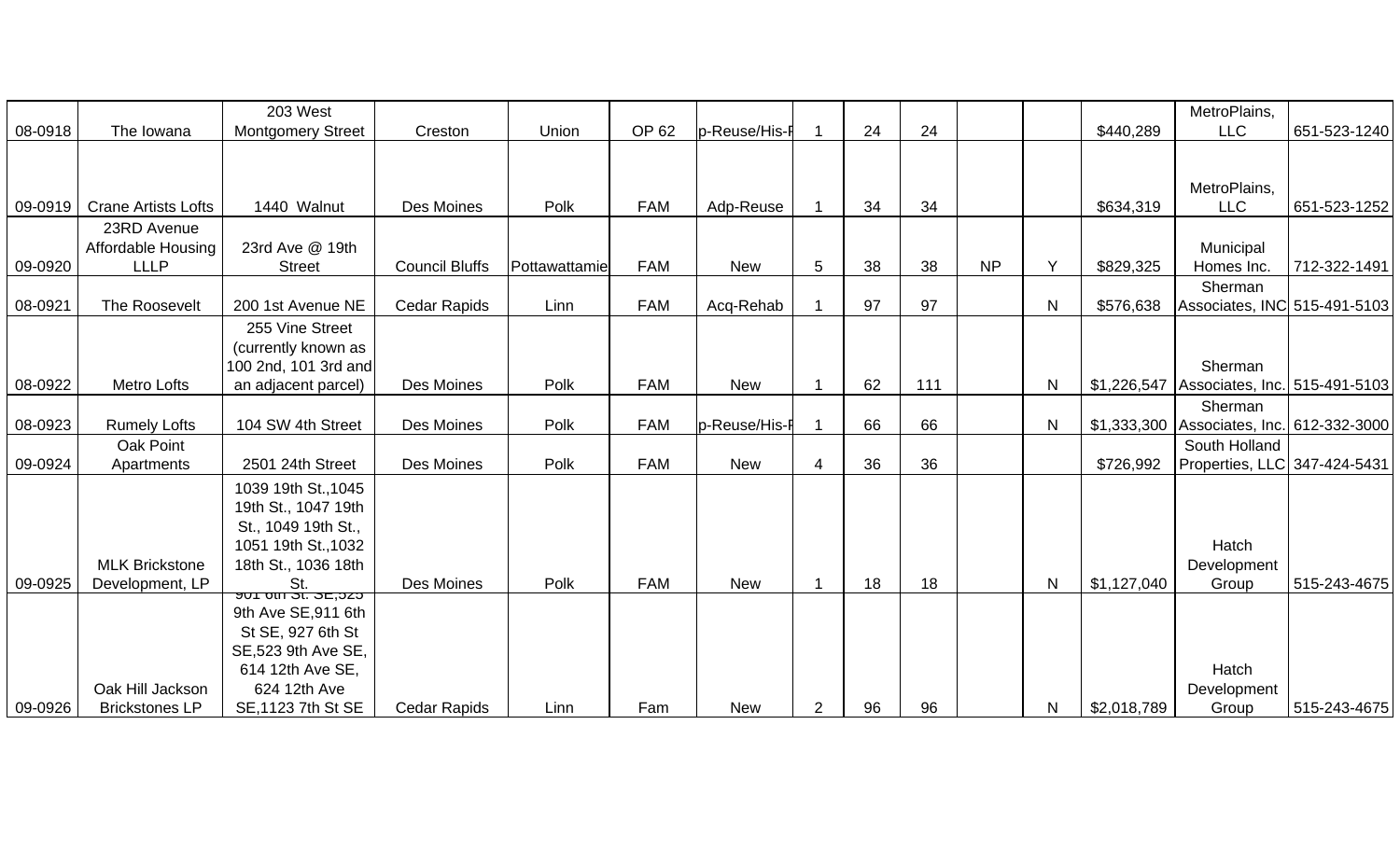|         | <b>Taylor Heights</b>     |                            |                     |                   |              |            |                        |     |     |   |              |             | Gandolf Group,                             |              |
|---------|---------------------------|----------------------------|---------------------|-------------------|--------------|------------|------------------------|-----|-----|---|--------------|-------------|--------------------------------------------|--------------|
| 09-0927 | Village                   | 1430 Warren Street         | Davenport           | Scott             | OP 55        | Acq-Rehab  |                        | 41  | 41  |   | N            | \$964,246   | <b>LLC</b>                                 | 952-543-2455 |
|         |                           | West of Camelot            |                     |                   |              |            |                        |     |     |   |              |             | <b>TFG</b>                                 |              |
|         | The Preserve at           | <b>Drive and Sears</b>     |                     |                   |              |            |                        |     |     |   |              |             | Development                                |              |
| 09-0928 | Crossroads                | <b>Street Intersection</b> | Waterloo            | <b>Black Hawk</b> | <b>FAM</b>   | <b>New</b> | 12                     | 96  | 96  |   | N            | \$1,214,855 | AH, LLC                                    | 330-556-5457 |
|         | Hometown Harbor           | 2205 Kimberly              |                     |                   |              |            |                        |     |     |   |              |             |                                            |              |
| 08-0929 | <b>Bettendorf</b>         | Avenue                     | <b>Bettendorf</b>   | Scott             | <b>OP 55</b> | <b>New</b> |                        | 116 | 116 |   | $\mathsf{N}$ | \$2,964,572 | Jim Bergman                                | 563-441-6123 |
|         | Hometown Harbor           |                            |                     |                   |              |            |                        |     |     |   |              |             |                                            |              |
| 09-0930 | Waukee                    | 560 Se Brick Drive         | Waukee              | <b>Dallas</b>     | OP 55        | <b>New</b> |                        | 116 | 116 |   | $\mathsf{N}$ | \$2,964,572 | Jim Bergman                                | 563-441-6124 |
|         | Melbourne                 |                            |                     |                   |              |            |                        |     |     |   |              |             | <b>Hubbell Realty</b>                      |              |
| 08-0931 | Apartments                | 5409-5521 SE 14th          | Des Moines          | Polk              | <b>FAM</b>   | <b>New</b> | 3                      | 84  | 84  |   | N            | \$1,095,921 | Company                                    | 515-243-3228 |
|         |                           | 712 South 16th             |                     |                   |              |            |                        |     |     |   |              |             | <b>MWF</b>                                 |              |
| 09-0932 | <b>Laverne Apartments</b> | <b>Street</b>              | Ames                | Story             | Fam          | <b>New</b> |                        | 62  | 62  |   | N            |             | \$1,269,023   Properties, LLC 612-243-4637 |              |
|         |                           |                            |                     |                   |              |            |                        |     |     |   |              |             | National                                   |              |
|         | <b>Westport Terrace</b>   | 950 Johnson Street         |                     |                   |              |            |                        |     |     |   |              |             | Development                                |              |
| 09-0933 | Apartments                | Road                       | Keokuk              | Lee               | <b>FAM</b>   | <b>New</b> | 5                      | 72  | 72  |   | N            | \$812,319   | Company                                    | 217-222-1707 |
|         |                           | 202 4th Street, 206-       |                     |                   |              |            |                        |     |     |   |              |             | <b>BHE</b>                                 |              |
|         | Randolph                  | 208 4th Street, 407-       |                     |                   |              |            |                        |     |     |   |              |             | Acquisitions,                              |              |
| 09-0934 | Apartments                | 409 Court Ave              | Des Moines          | Polk              | <b>FAM</b>   | Acq-Rehab  | 3                      | 48  | 48  |   | $\mathsf{N}$ | 1,364,953   | <b>LLC</b>                                 | 515-244-2622 |
|         |                           |                            |                     |                   |              |            |                        |     |     |   |              |             | Housing                                    |              |
| 08-0935 | Home to Stay              | 845 31st Avenue SW         | <b>Cedar Rapids</b> | Linn              | <b>FAM</b>   | <b>New</b> | $\boldsymbol{\Lambda}$ | 24  | 24  | Y | N            | \$565,078   | Initiatives                                | 712-262-5640 |
|         |                           |                            |                     |                   |              |            |                        |     |     |   |              |             | Garrison                                   |              |
|         |                           | Stone Haven IV Lots        |                     |                   |              |            |                        |     |     |   |              |             | Development                                |              |
| 09-0936 | Stone Haven Green         | 51 and 53                  | Waverly             | <b>Bremer</b>     | OP 55        | <b>New</b> |                        | 54  | 54  |   | N            | 967,200     | Company                                    | 816-474-4857 |
|         |                           |                            |                     |                   |              |            |                        |     |     |   |              |             | Garrison                                   |              |
|         | <b>Cameron Woods</b>      |                            |                     |                   |              |            |                        |     |     |   |              |             | Development                                |              |
| 09-0937 | Partments                 | 455 Cameron Way            | North Liberty       | Johnson           | <b>FAM</b>   | <b>New</b> | 12                     | 96  | 96  |   | $\mathsf{N}$ | 1,704,159   | Company                                    | 816-474-4857 |
|         |                           |                            |                     |                   |              |            |                        |     |     |   |              |             | Garrison                                   |              |
|         | The Residences at         | 6.42 acres along           |                     |                   |              |            |                        |     |     |   |              |             | Development                                |              |
| 09-0938 | Pinnacle                  | Oster Parkway              | <b>Cedar Falls</b>  | <b>Black Hawk</b> | <b>FAM</b>   | <b>New</b> | 11                     | 88  | 88  |   | Y            | 1,583,189   | Company                                    | 816-474-4857 |
|         | <b>YMCA Supportive</b>    |                            |                     |                   |              |            |                        |     |     |   |              |             | <b>Greater Des</b>                         |              |
| 09-0939 | Housing                   | 2 SW 9th Street            | Des Moines          | Polk              | <b>FAM</b>   | Acq-Rehab  |                        | 140 | 140 |   | N            | \$1,292,752 | Moines                                     | 515-2829622  |